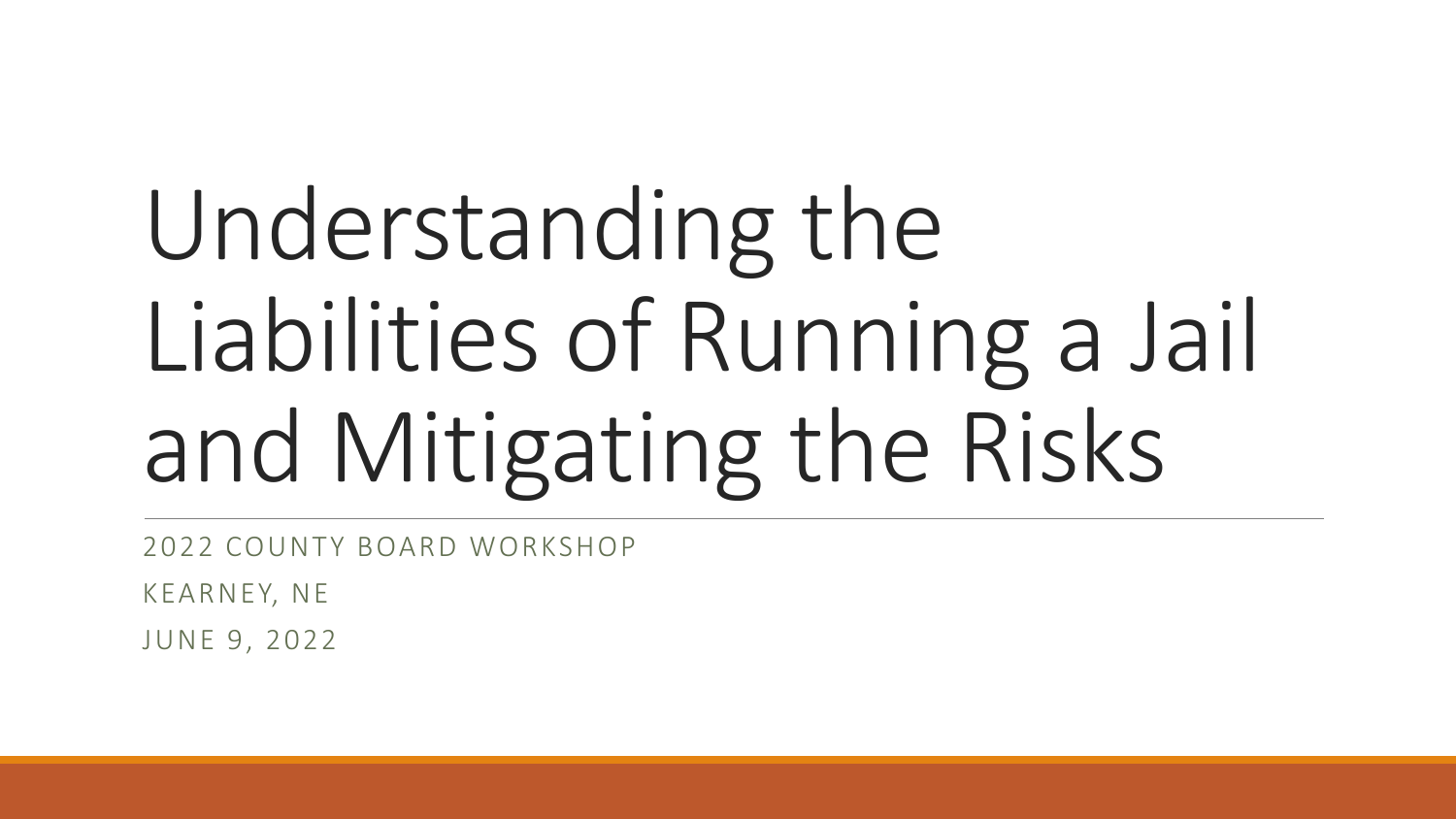#### Liability – Defined

-the state of being responsible for something, especially by law.

-a thing for which someone is responsible, especially a debt or financial obligation.

-A person or thing whose presence or behavior is likely to cause embarrassment or put one at a disadvantage.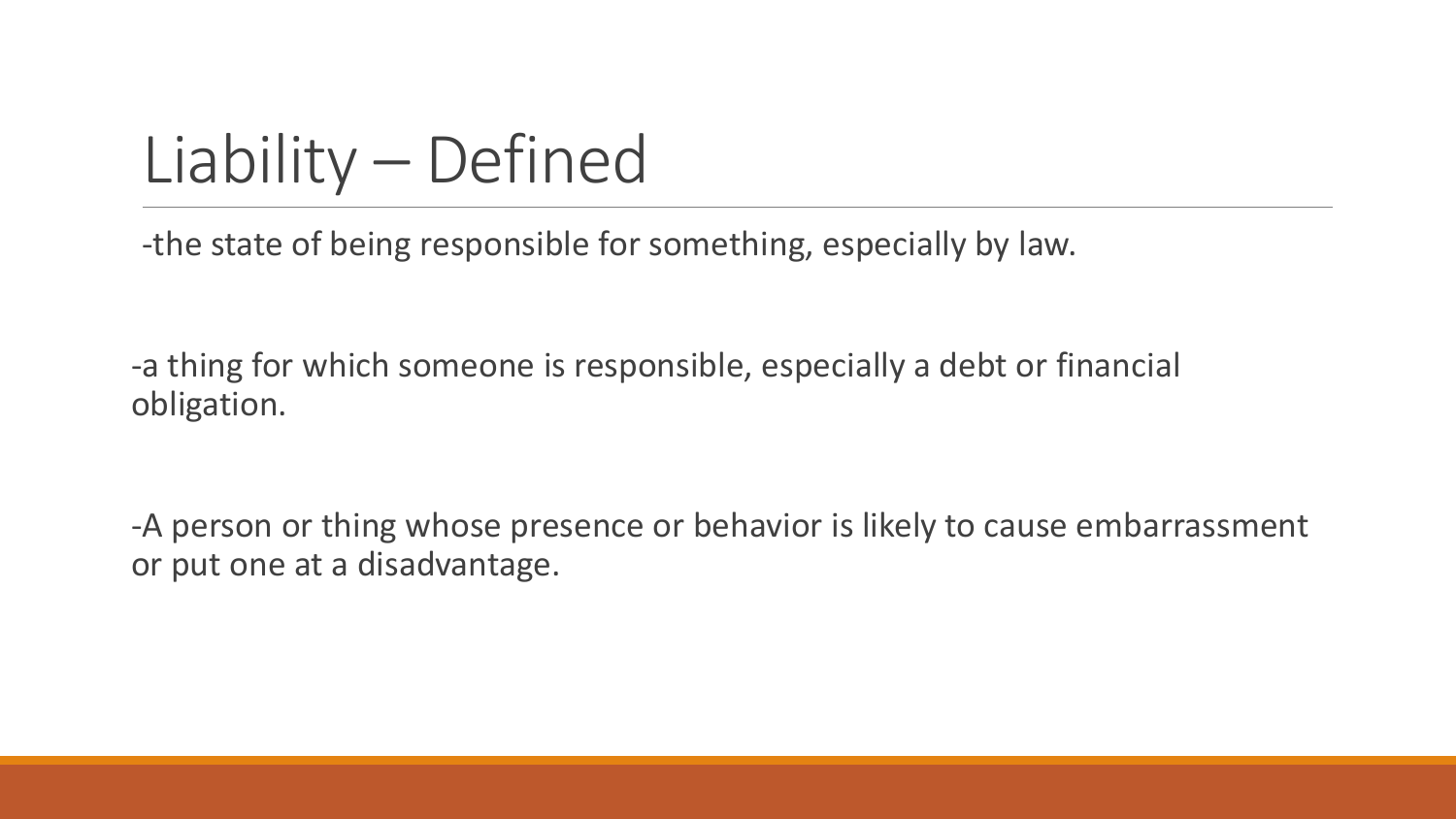#### What are the Goals for the Jail related to Liability?

No Liability

No Litigation

Jail Standards Compliance

Defendable Policy and Procedure

Well Trained Staff

Full Staffing

Excellent Documentation

**So what are some current Issues that are creating liability for Jails?**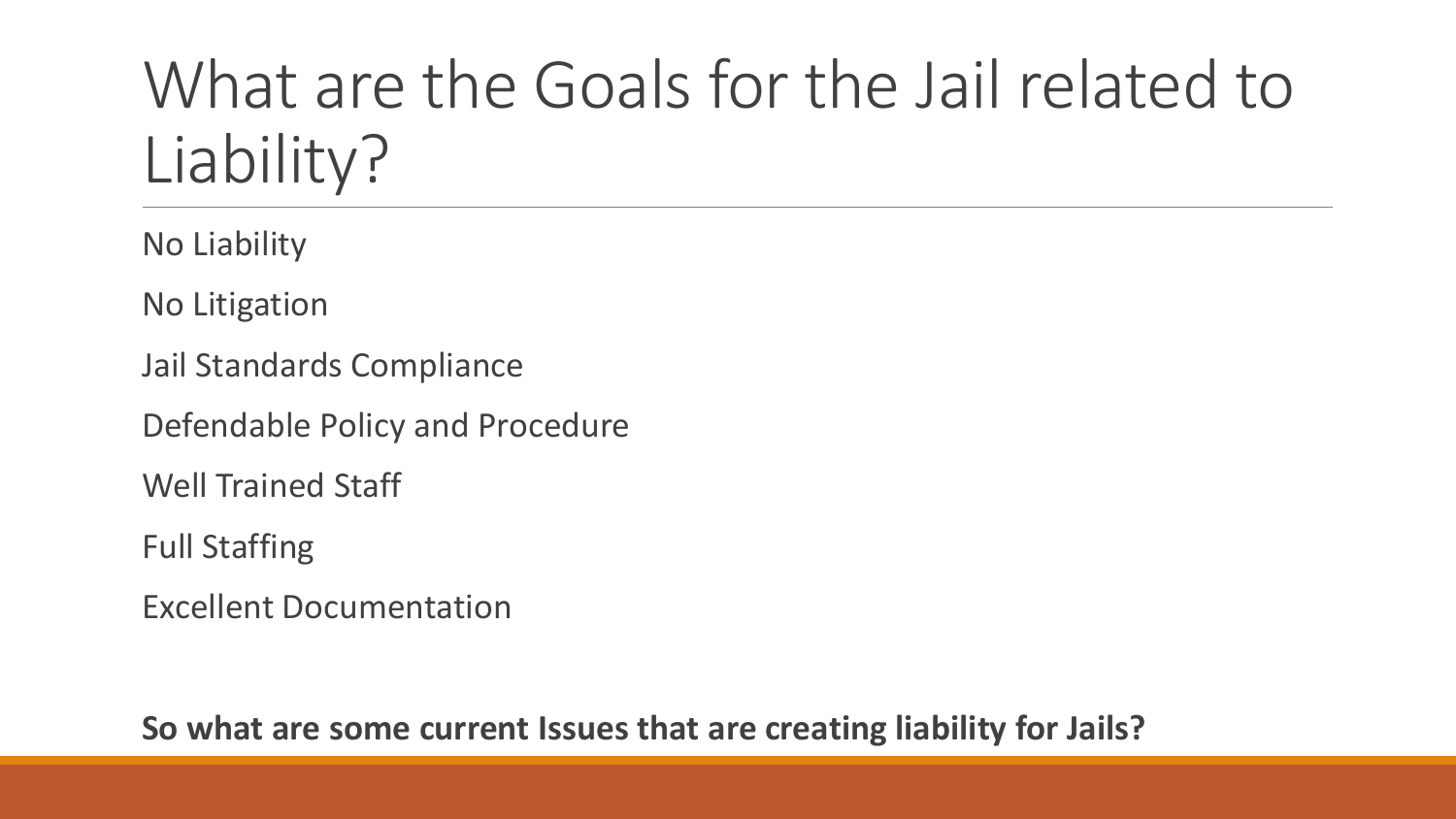#### Jail Non-Compliance Areas

**Currently** 

- Data
- Training
- Fire Code

Down the Road

- Telephone Standards
- Restraint of Pregnant Inmates
- Over-crowding

**So what areas can create the most liability for us right now?**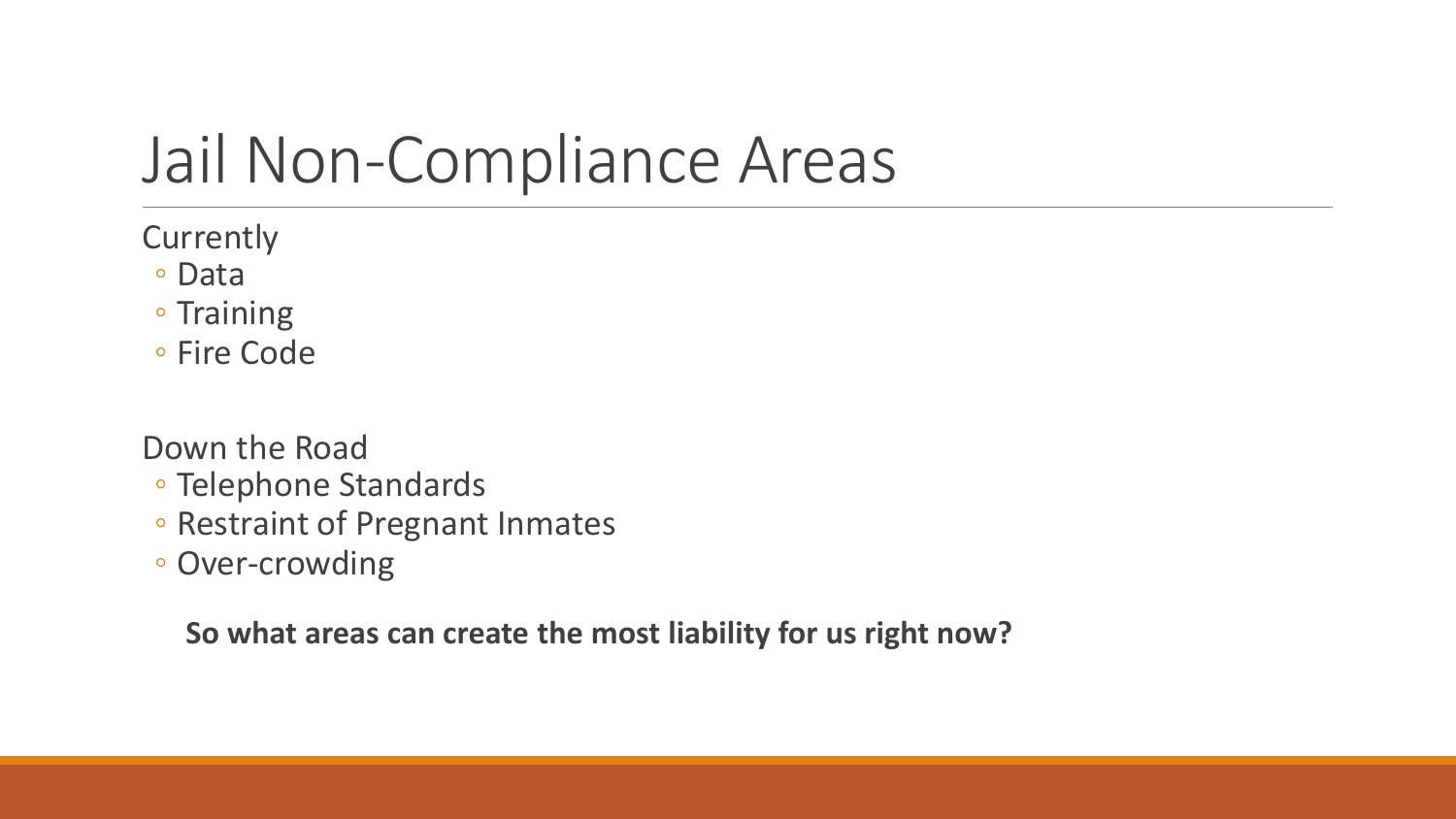### Staffing

Staffing Obligation?

Staffing Analysis for Chapter 15 Jails

Options if you can't hire staff

**Do not run below minimum staffing levels!**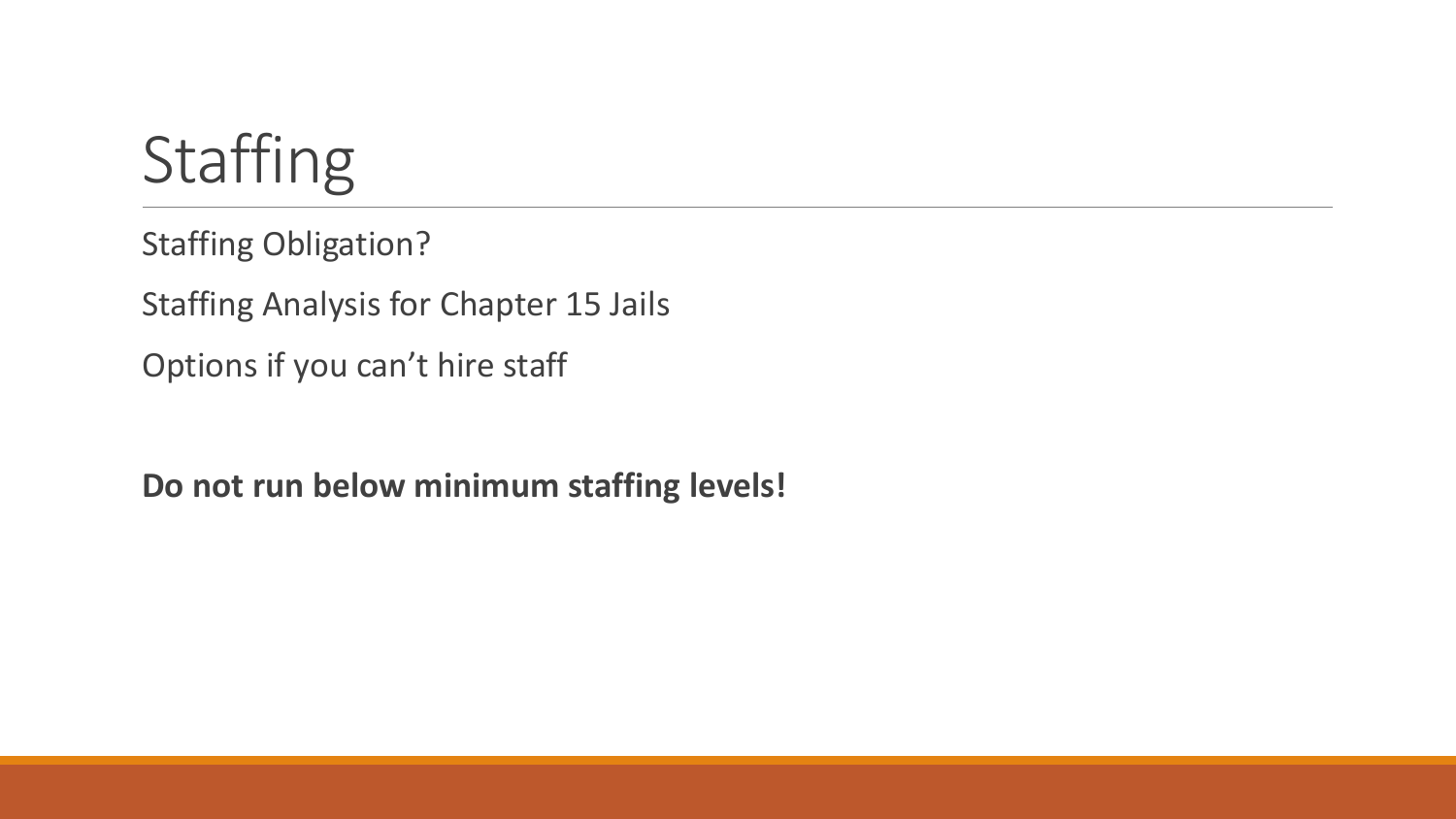#### Medical Issues

Provision of Medication

◦ Inmates must have Active Prescriptions provided As Prescribed…

… until a Qualified Medical Authority has changed the order.

◦ Once the prescription has been issued **it belongs to the name on the label.**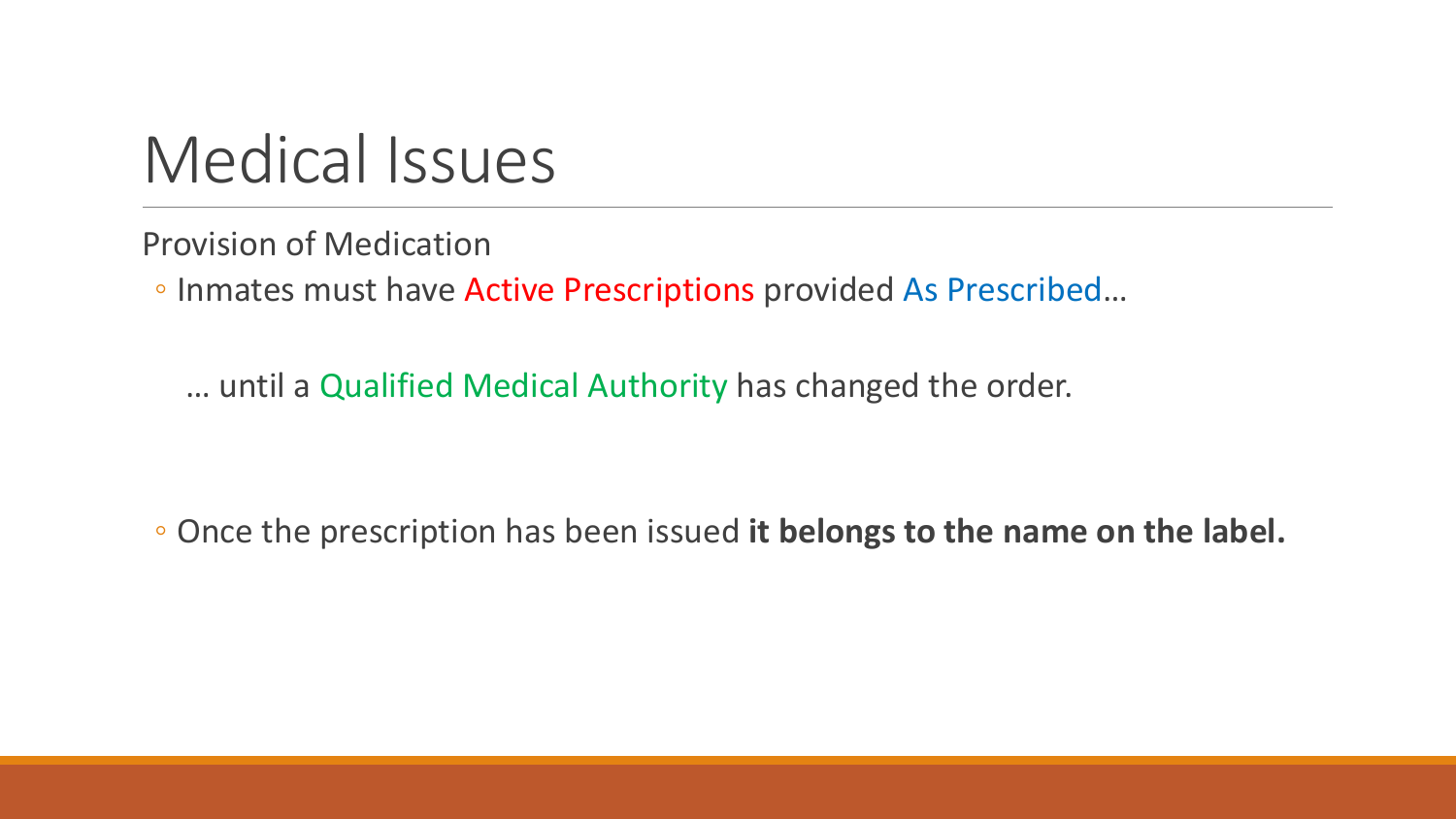#### *Estelle v. Gamble* (1976) 429 U.S. 97.

The Supreme Court decided that the Eighth Amendment of the United States Constitution applies when prison officials manifest "deliberate indifference to serious medical needs of prisoners." This means that two of the requirements necessary for an Eighth Amendment claim are:

"Deliberate indifference" – intentionally failing to provide medical care that would prevent suffering; and

"Serious medical needs" – a serious injury or illness, including a serious physical health condition, dental condition, mental health condition (particularly to prevent inmate suicide), a medical emergency, or an expected future medical problem.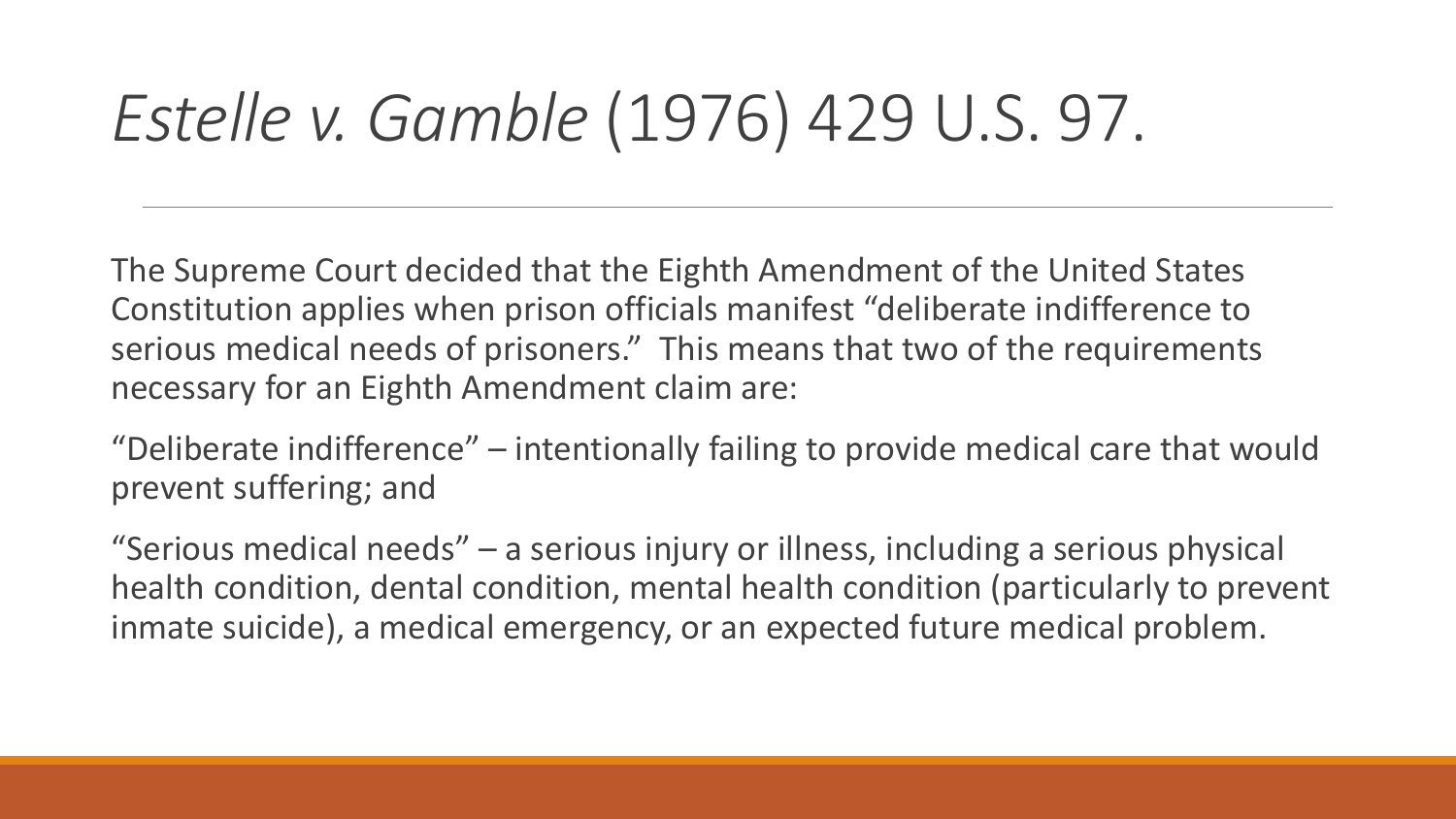#### *Estelle v. Gamble* (1976) 429 U.S. 97.

Some examples of failure to provide medical care giving rise to an Eighth Amendment claim include the following:

- Withholding medical care on purpose
- Delaying treatment with the intent to harm the inmate
- Knowingly interfering with treatment (not carrying out medical orders).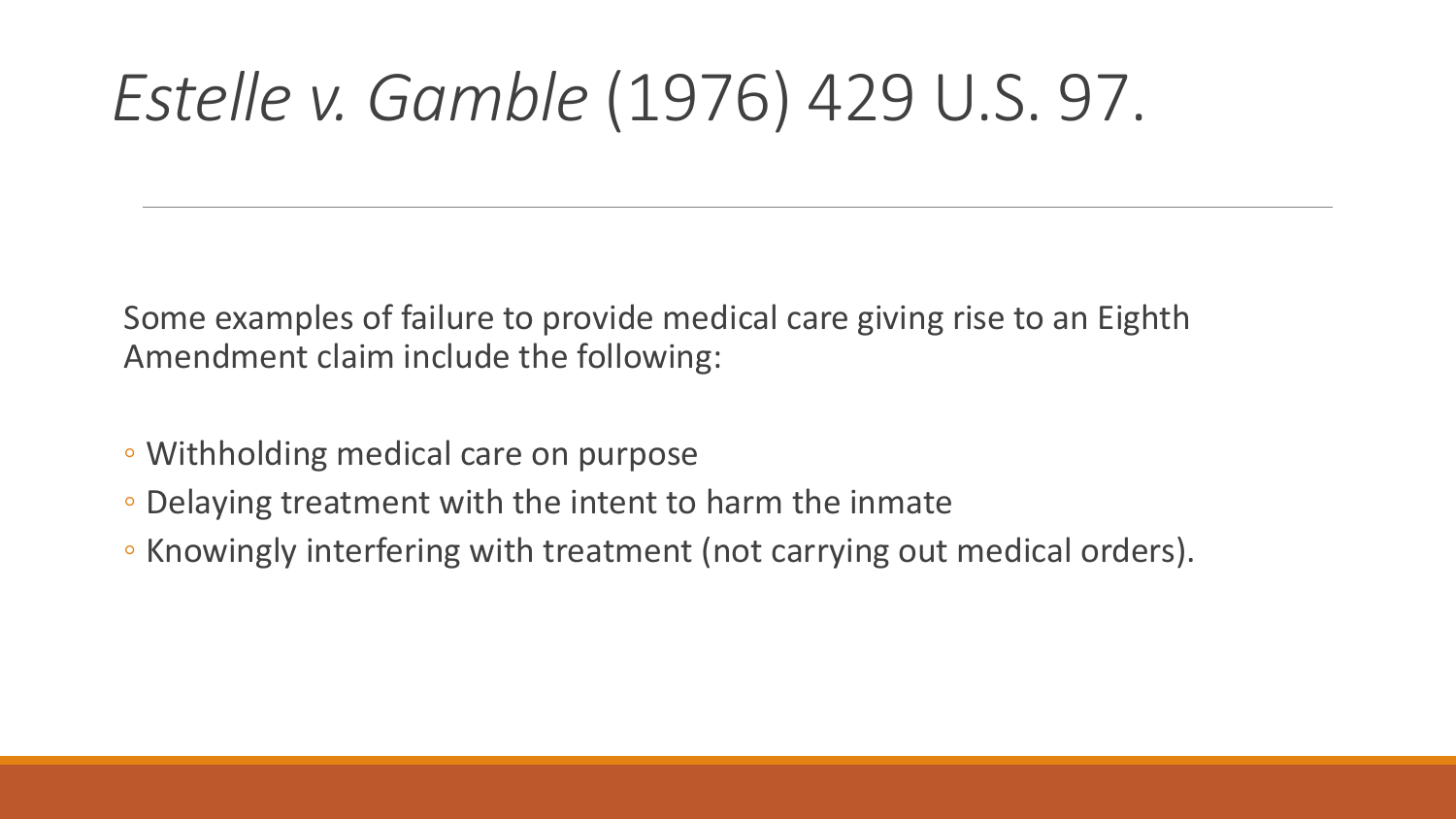#### Medical Issues

Fitness for Confinement

- If you were on the witness stand and the plaintiff's attorney asked you if you had any doubts or concerns about whether the inmate had any physical or mental health issues could you state honestly that there were no concerns.
- Pass the Liability on to a professional who is trained to assess and diagnose.
- Train your staff to identify diagnostic behaviors (signs and symptoms) and to document such.
- When in doubt send them out.

◦ NEVER DIAGNOSE!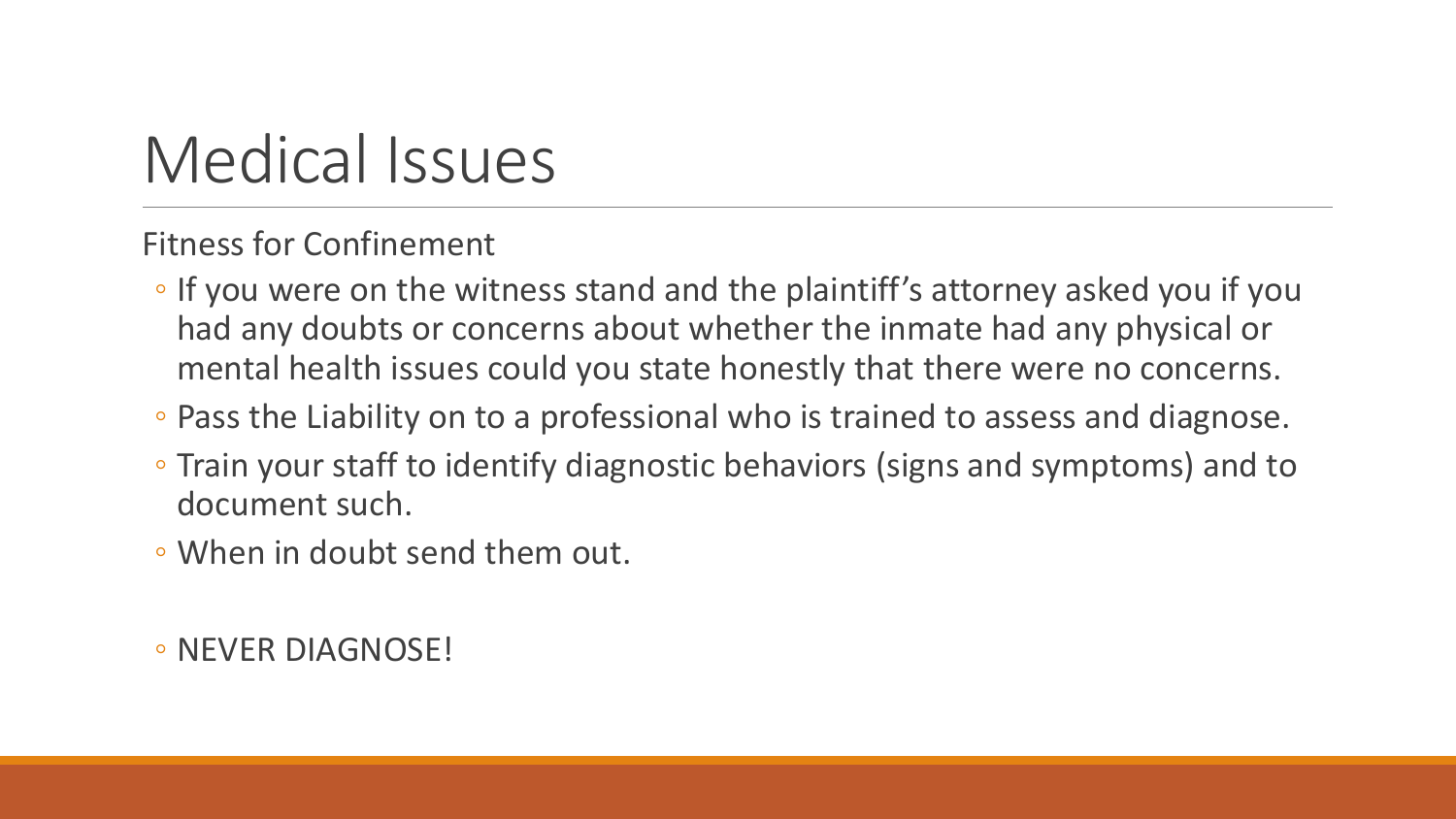#### Fitness for Confinement

**Unconscious** 

Having or Had Recent Convulsions

Obvious Symptoms of Serious Illness

Broken Bones

Pregnant Women?

Apparent Mental Health Issues that present risk to self or others

No Meds for: Diabetes, Epilepsy, Heart Issues, Asthma, Psychotropics, HIV

Severely intoxicated and non responsive

In a car accident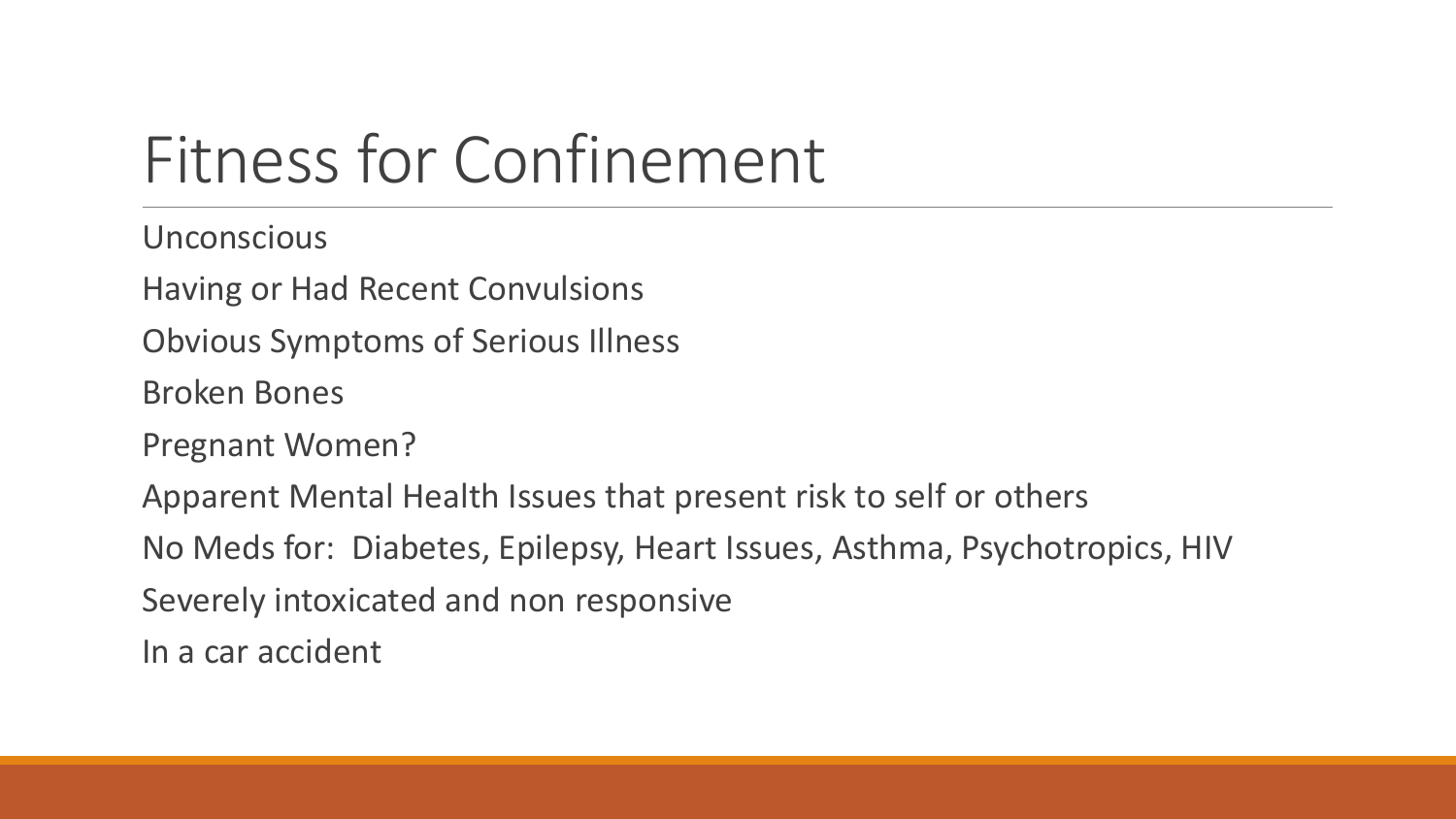#### Medical Issues

Substance Use Disorder & Medically Managed Withdrawal

- NO Blanket Opioid Policies
- Do you provide FDA approved medications for the treatment of Opioid Use Disorder (i.e. Medication Assisted Treatment "MAT"):
	- <https://www.sheriffs.org/jail-based-mat>
- Do you have protocols in place for managing substance use withdrawal? <https://bja.ojp.gov/doc/managing-substance-withdrawal-in-jails.pdf>
- The Comprehensive Opioid, Stimulant, and Substance Abuse Program's (COSSAP) in partnership with NCCHC will be releasing the Substance Withdrawal Management Guidelines for Jail Administrators in the upcoming months.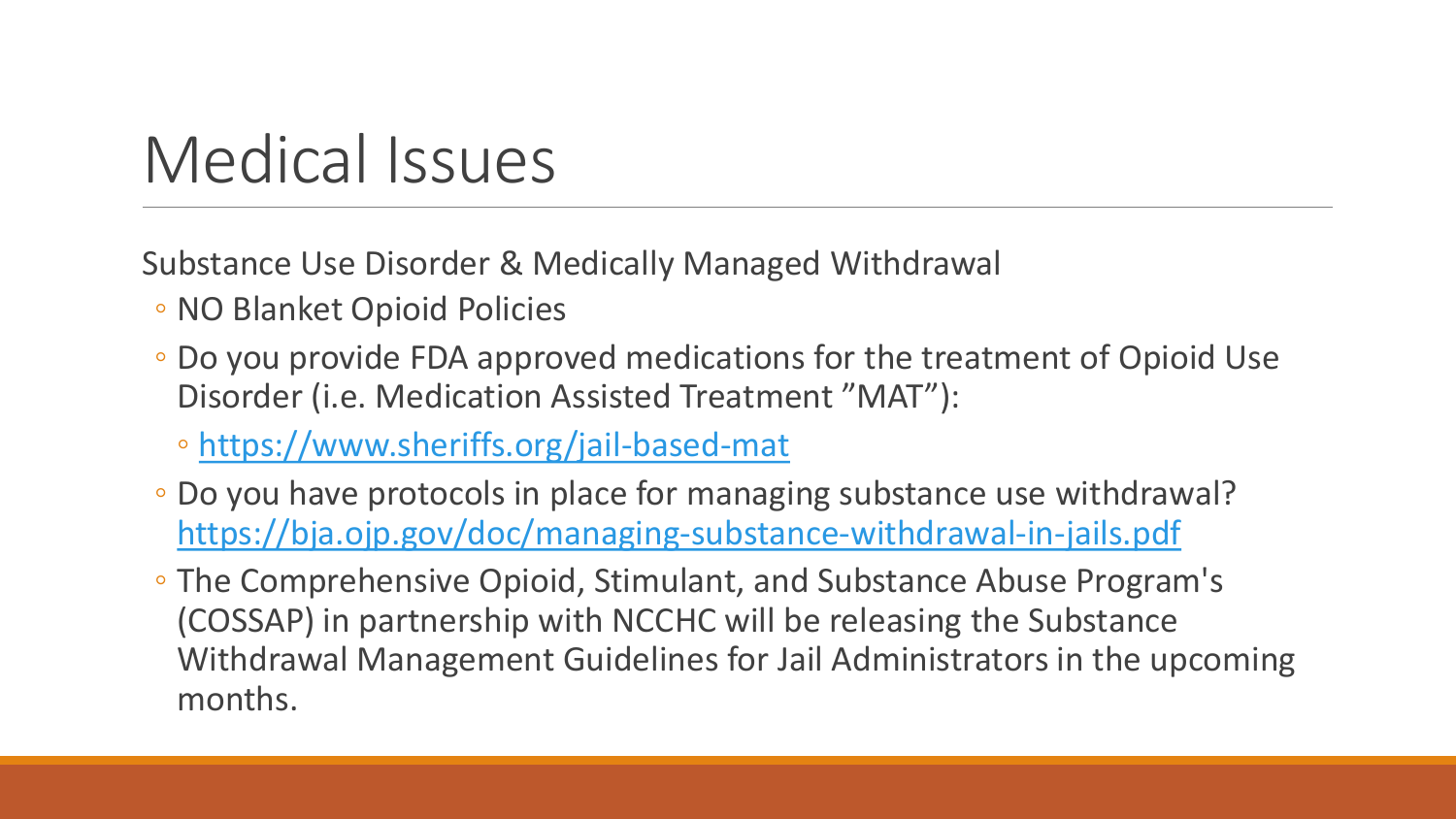#### Objective "Unreasonableness" Considerations in Use of Force/ Lombardo v. City of St. Louis, 594 U.S. (2021)

- **1. Threat perceived** by a reasonable officer; (subjective)
- 2. Whether the inmate poses an **immediate threat** to the safety of the officers or others;
- **3. Need for use of force** as the appropriate; response to the perceived threat; (Objective)
- **4. Amount of force used** in relation to the need for force;
- **5. Effort(s) made to temper** the severity of the forceful response;
- **6. Extent of the injury** to the inmate (one factor to be considered);
- **7. Severity** of the security problem at issue;
- 8. Whether the inmate was **actively resisting** and
- 9. The **legitimate governmental interest** in managing the facility (for the force)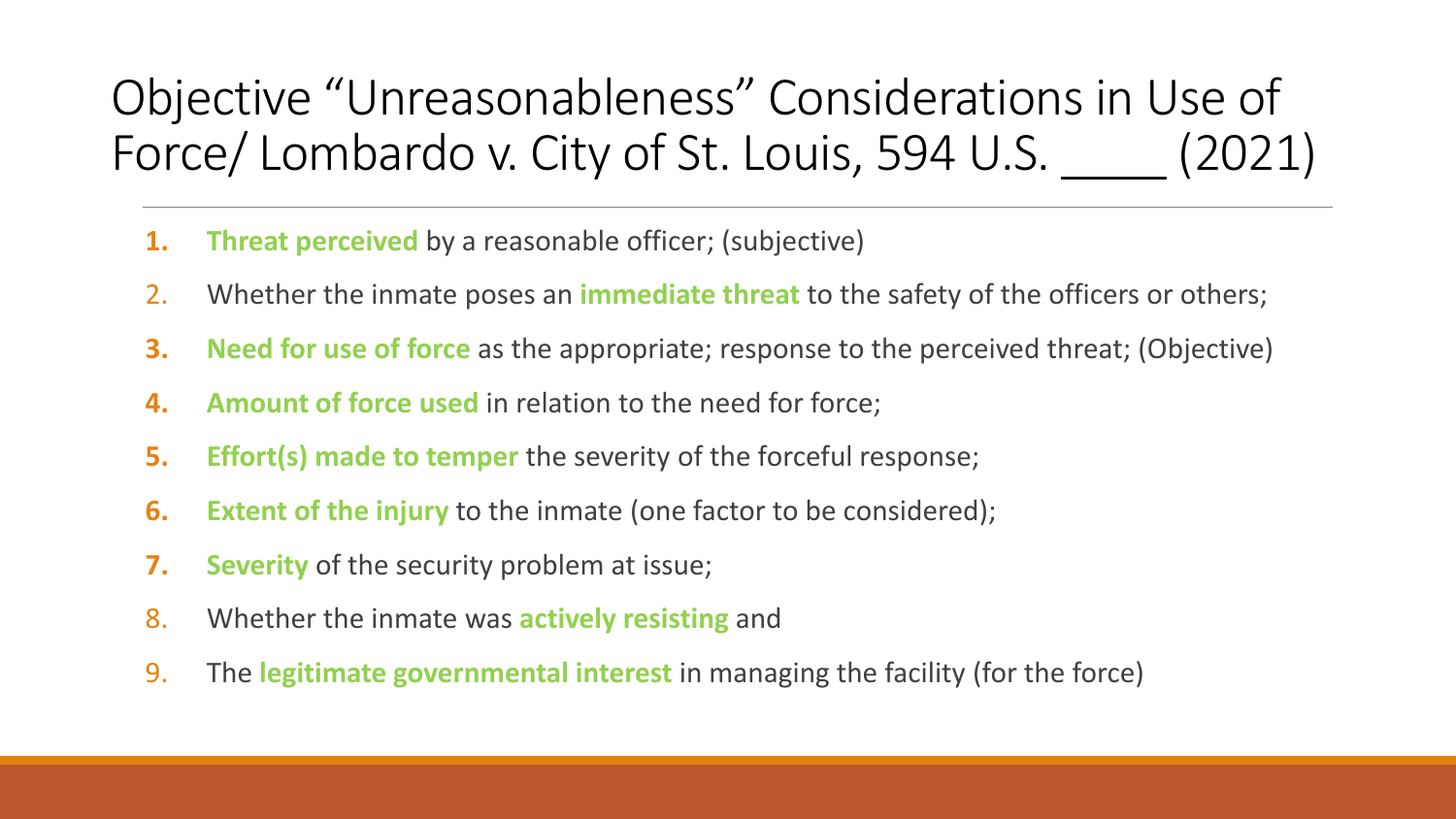#### New Technology

#### **Scanning PERSONAL Inmate Mail vs. Delivering the Original**

- LGI? (Legal and Governmental Infrastructure)
- Rationale? Turner v. Safley
- Property Interest…..Save the original mail
- If too much property…
	- Make arrangements to have it picked up… shipped out… or destroyed.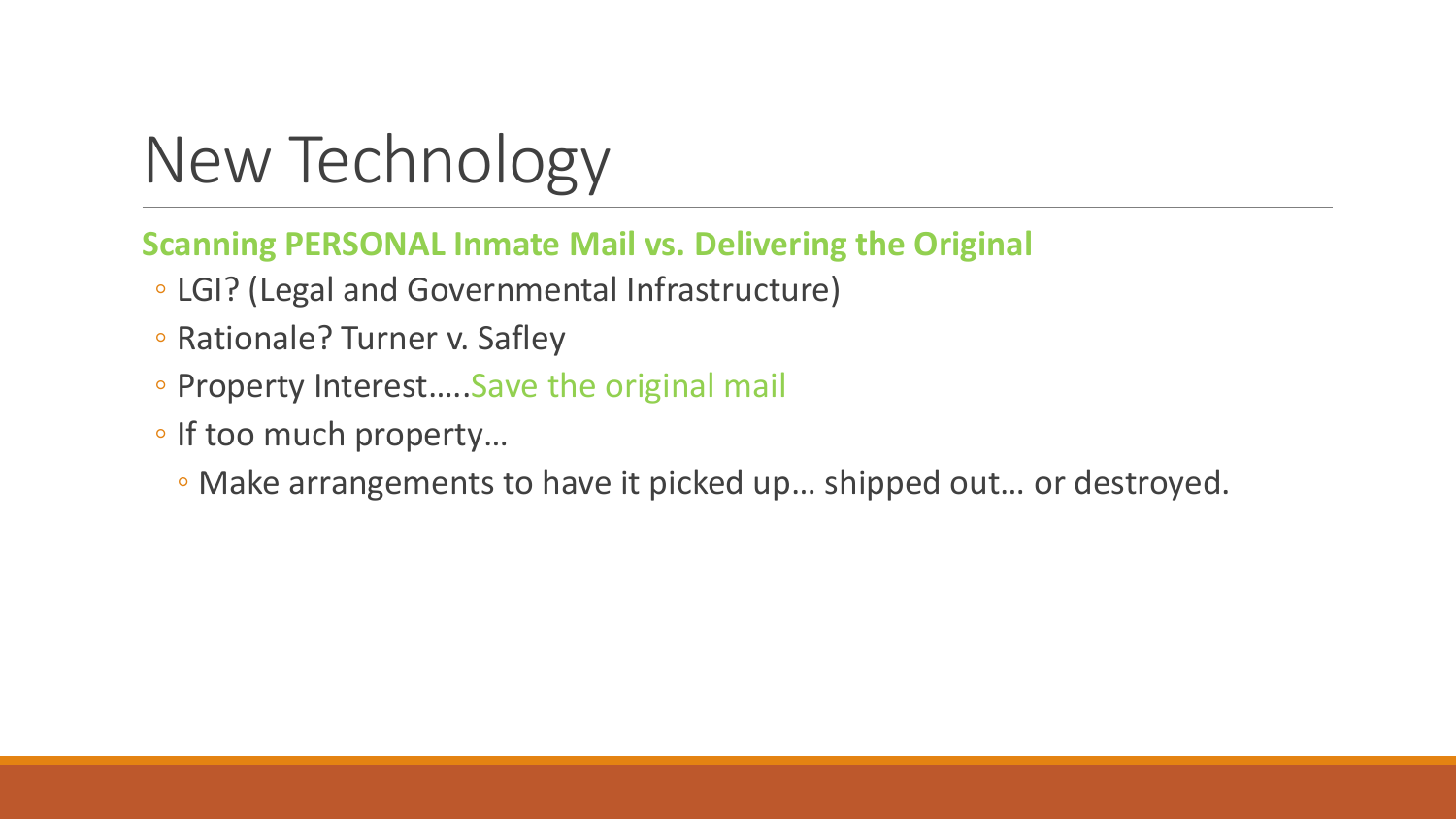## Avoiding Liability

- Do your job
- Professionalism and Respect
- Know the law
- Articulate and document your rationale for all decisions made
- Reports
	- Your narrative should define your rationale
	- **DO NOT SIGN OFF UNLESS** THE RATIONALE IS ARTICULATED AND COMPLETE!
- Do After-Incident Reviews
	- Briefing; Training; Policy; Disciplinary?
- Training and Testing; Demonstrate Competence
- Lead by Example: Mentor
- Is your Policy and Procedure supporting your Mission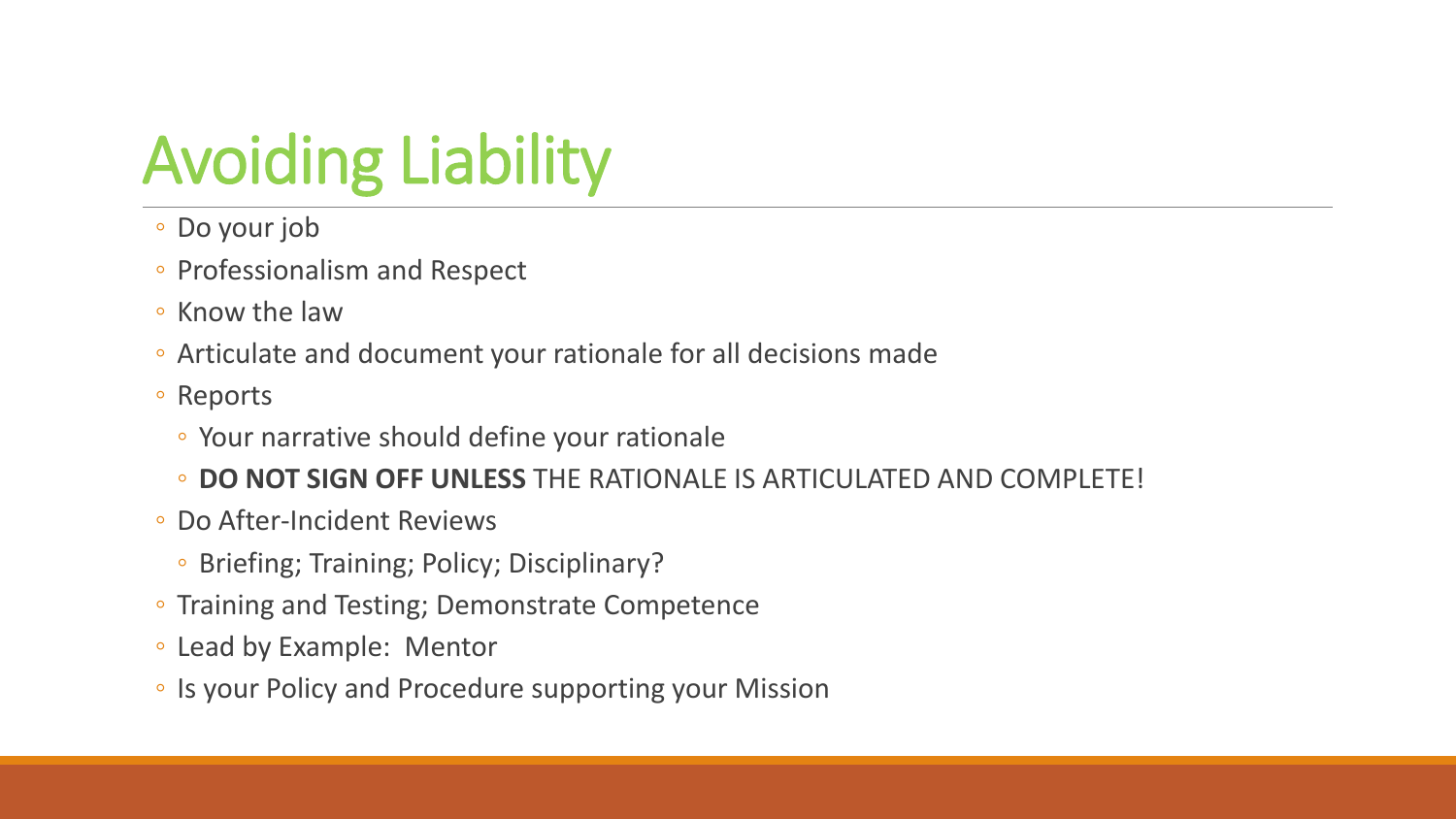#### Support your Jail Leadership & Staff